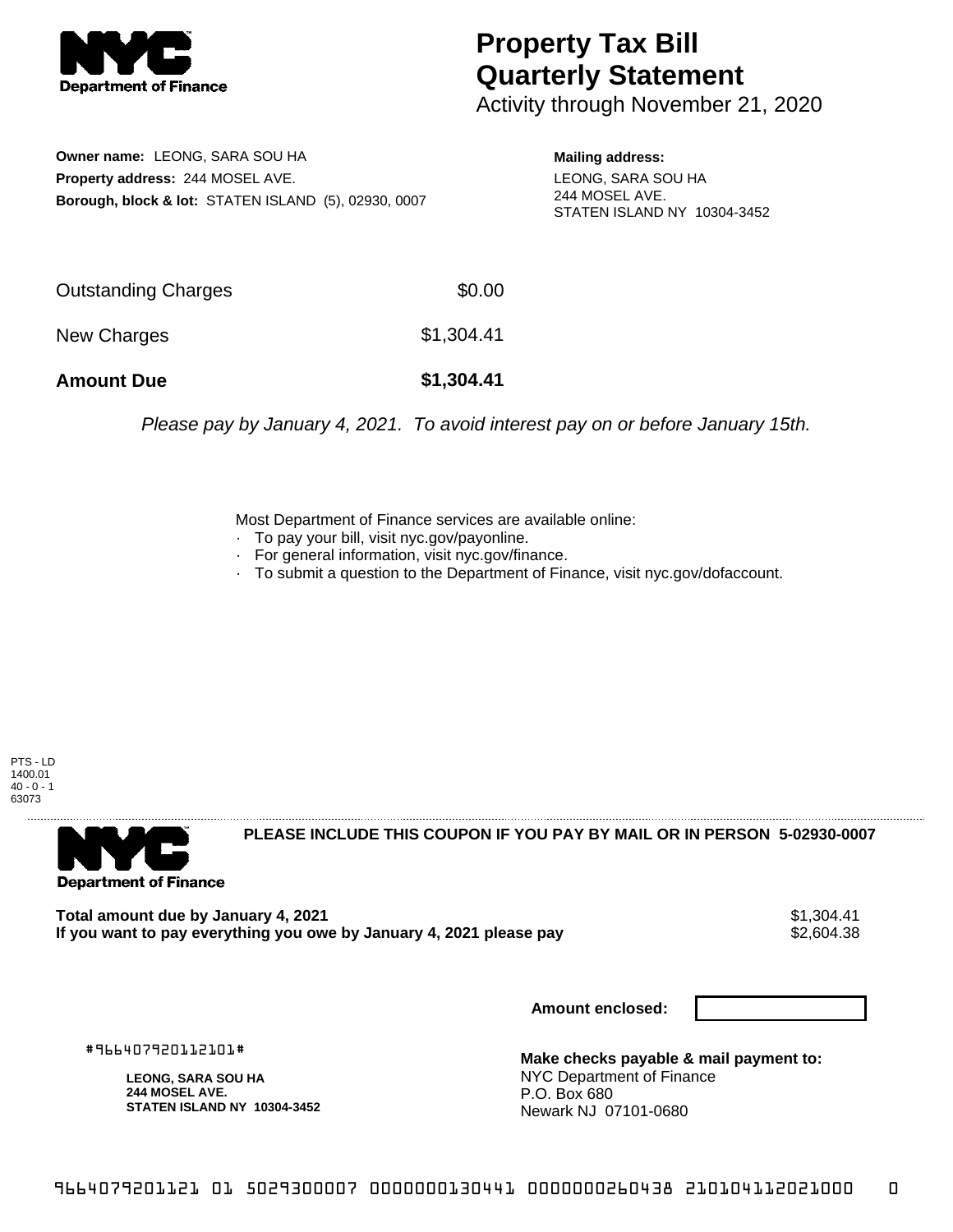

| 01/01/2021                                                                 | \$0.00<br>\$1,320.49<br>$$-16.08$                                                                              |
|----------------------------------------------------------------------------|----------------------------------------------------------------------------------------------------------------|
|                                                                            |                                                                                                                |
|                                                                            |                                                                                                                |
|                                                                            |                                                                                                                |
|                                                                            | \$1,304.41                                                                                                     |
| <b>Activity Date</b><br><b>Due Date</b>                                    | Amount                                                                                                         |
| 04/01/2021                                                                 | \$1,320.49                                                                                                     |
|                                                                            | $$-16.08$                                                                                                      |
|                                                                            | \$1,304.41                                                                                                     |
| If you want to pay everything you owe by January 4, 2021 please pay        | \$2,604.38                                                                                                     |
| If you pay everything you owe by January 4, 2021, you would save:          | \$4.44                                                                                                         |
| How We Calculated Your Property Tax For July 1, 2020 Through June 30, 2021 |                                                                                                                |
| Overall                                                                    |                                                                                                                |
| <b>Tax Rate</b>                                                            |                                                                                                                |
| 21.1670%                                                                   |                                                                                                                |
| 21.0450%                                                                   |                                                                                                                |
|                                                                            |                                                                                                                |
|                                                                            | <b>Taxes</b>                                                                                                   |
| \$26,352                                                                   |                                                                                                                |
| \$26,352 x 21.0450%                                                        |                                                                                                                |
| \$5,545.80                                                                 | \$5,545.80                                                                                                     |
| $$-1,410.00$                                                               | $$-296.00**$                                                                                                   |
|                                                                            | \$5,249.80                                                                                                     |
|                                                                            | \$5,281.96                                                                                                     |
|                                                                            | $$ -32.16$                                                                                                     |
|                                                                            | ** This is your NYS STAR tax savings. For more information, please visit us at nyc.gov/finance or contact 311. |

Please call 311 to speak to a representative to make a property tax payment by telephone.

## **Home banking payment instructions:**

- 1. **Log** into your bank or online bill pay website.
- 2. **Add** the new payee: NYC DOF Property Tax. Enter your account number, which is your boro, block and lot, as it appears here: 5-02930-0007 . You may also need to enter the address for the Department of Finance. The address is P.O. Box 680, Newark NJ 07101-0680.
- 3. **Schedule** your online payment using your checking or savings account.

## **Did Your Mailing Address Change?**

If so, please visit us at **nyc.gov/changemailingaddress** or call **311.**

When you provide a check as payment, you authorize us either to use information from your check to make a one-time electronic fund transfer from your account or to process the payment as a check transaction.